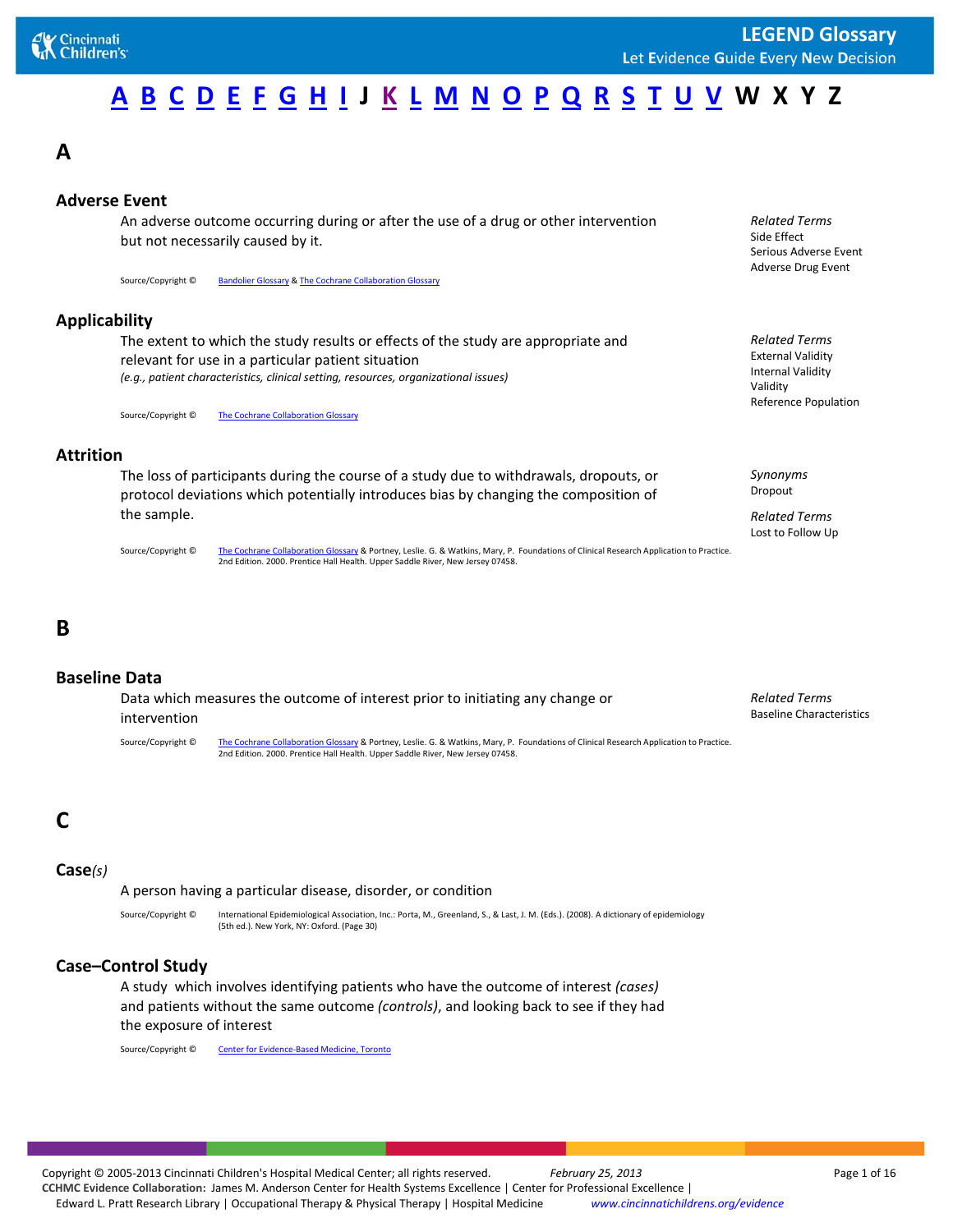### **Case Report**

A study reporting observations on a single individual *Synonyms*

#### **Case Series**

A report on a series of patients treated in a similar manner without a control group

Source/Copyright © [American Medical Association](http://www.jamaevidence.com/glossary/C) [& Center for Evidence-Based Medicine, Toronto](http://ktclearinghouse.ca/cebm/glossary/#glossary_treatmenteffects)

#### **Ceiling Effects**

Participants' scores that cluster toward the high end of a measure due to limitations in the design of the instrument not the phenomenon being observed

Source/Copyright © Cincinnati Children's Hospital Medical Center

Source/Copyright © [Center for Evidence-Based Medicine, Toronto](http://ktclearinghouse.ca/cebm/glossary/#glossary_treatmenteffects)

### **Clinical Question**

A question developed to explore a focused clinical topic which contains specific elements: a patient or population; an intervention or exposure; often a comparison; and a specific outcome

Source/Copyright © Cincinnati Children's Hospital Medical Center

#### **Clinically Significant**

A result *(e.g. a treatment effect)* that is large enough to be of practical importance to patients and healthcare providers, regardless of the degree of statistical significance. Assessing clinical significance takes into account factors such as the size of a treatment effect, the severity of the condition being treated, the side effects of the treatment, and the cost.

Source/Copyright © [The Cochrane Collaboration](http://www.cochrane.org/glossary/5#letterc)

### **Cohort Study**

An observational study in which a defined group of people *(the cohort)* is followed over time. The outcomes of people in subsets of this cohort are compared, to examine people who were exposed or not exposed *(or exposed at different levels)* to a particular intervention or other factor of interest. A prospective cohort study assembles participants and follows them into the future. A retrospective *(or historical)* cohort study identifies subjects from past records and follows them from the time of those records to the present. Because subjects are not allocated by the investigator to different interventions or other exposures, adjusted analysis is usually required to minimize the influence of other factors *(confounders)*.

Source/Copyright © [The Cochrane Collaboration](http://www.cochrane.org/glossary/5#letterc)

### **Comorbidity**

The presence of one or more diseases or conditions other than those of primary interest. In a study looking at treatment for one disease or condition, some of the individuals may have other diseases or conditions that could affect their outcomes. *(A co-morbidity may be a confounder.)*

Source/Copyright © [The Cochrane Collaboration](http://www.cochrane.org/glossary/5#letterc)

**LEGEND Glossary L**et **E**vidence **G**uide **E**very **N**ew **D**ecision

> Case Study Single Case

*Related Terms* Case History N–of–1

*Related Terms* Floor Effects

*Synonyms* PICO Question Health Question

*Related Terms* Statistically Significant

*Related Terms* Confounder

*Related Terms* Confounder Morbidity

Copyright © 2005-2013 Cincinnati Children's Hospital Medical Center; all rights reserved. *February 25, 2013* Page 2 of 16 **CCHMC Evidence Collaboration:** James M. Anderson Center for Health Systems Excellence | Center for Professional Excellence | Edward L. Pratt Research Library | Occupational Therapy & Physical Therapy | Hospital Medicine *www.cincinnatichildrens.org/evidence*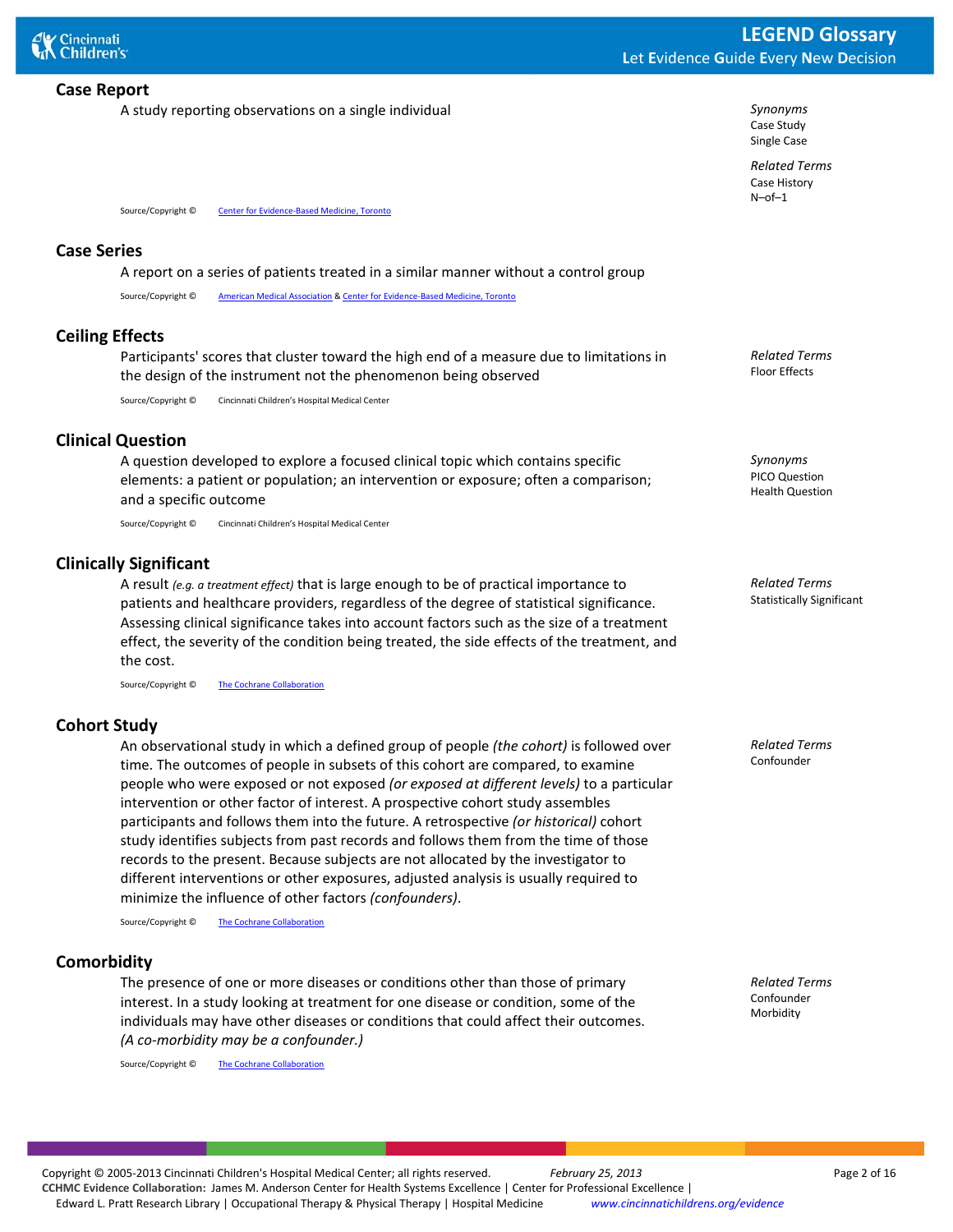

### **Concurrent Validity**

Concurrent validity is demonstrated where a test correlates well with a measure that has previously been validated. The two measures may be for the same construct, or for different, but presumably related, constructs.

Source/Copyright © [The Free Dictionary –](http://encyclopedia.thefreedictionary.com/concurrent+validity) Medical Dictionary

### **Confidence Interval (CI)**

Quantifies the uncertainty in measurement. It is usually reported as a 95% CI, which is the range of values within which we can be 95% sure that the true value for the whole population lies.

The CI reflects the precision of the result (e.g., odds ratio, relative risk). Wider CIs indicate less precision, narrow CIs indicate more precision.

Source/Copyright © [Centre for Evidence-Based Medicine Toronto](http://ktclearinghouse.ca/cebm/glossary/#glossary_c)

### **Conflict of Interest**

A situation in which an individual or group is involved in multiple interests (concerns), and one or more interests could possibly affect the motivation for an action or interpretation regarding another interest. Also, within the biomedical research and publishing enterprise, these conflicts may occur when investigators, authors, institutions, reviewers, and/or editors have financial or nonfinancial relationships with other persons or organizations (eg, study sponsors) or personal investments in research projects or the outcomes of projects that may inappropriately influence their interpretation or actions. Conflicts of interest can lead to biased design, conduct, analysis, and interpretation of study results.

Source/Copyright © [American Medical Association](http://www.jamaevidence.com/glossary/C)

#### **Confounder**

A factor that is associated with both an intervention (or exposure) and the outcome of interest

Confounding is a major concern in non-randomized studies. Randomization is used to minimize imbalances in confounding variables between experimental and control groups.

Confounders may be unequally distributed among the groups being compared and, if so, may distort the true relationship of the study variable of interest.

Source/Copyright © The [Cochrane Collaboration](http://www.cochrane.org/glossary/5#term121) [& American Medical Association](http://www.jamaevidence.com/glossary/C)

### **Construct Validity**

Construct validity reflects the degree to which an instrument measures the characteristic being investigated.

Source/Copyright © Portney, Leslie. G. & Watkins, Mary, P. Foundations of Clinical Research Application to Practice. 2nd Edition. 2000. Prentice Hall Health. Upper Saddle River, New Jersey 07458.

### **Control Group**

*RCT/CCT:* A group that does not receive the experimental intervention. In many studies, the control group receives either usual care or a placebo. The arm that acts as a comparator for one or more experimental interventions.

*Case-Control Study:* The group without the disease or outcome of interest.

Source/Copyright © [The Cochrane Collaboration](http://www.cochrane.org/glossary/5#term121)

*Synonyms* Convergent Validity

*Synonyms* Confidence Limits *Related Terms* Measures of Statistical Uncertainty Precision

*Related Terms* Adjusted Analysis

*Related Terms* Factor Analysis Concurrent Validity Predictive Validity

*Synonyms* Comparison Group Control(s)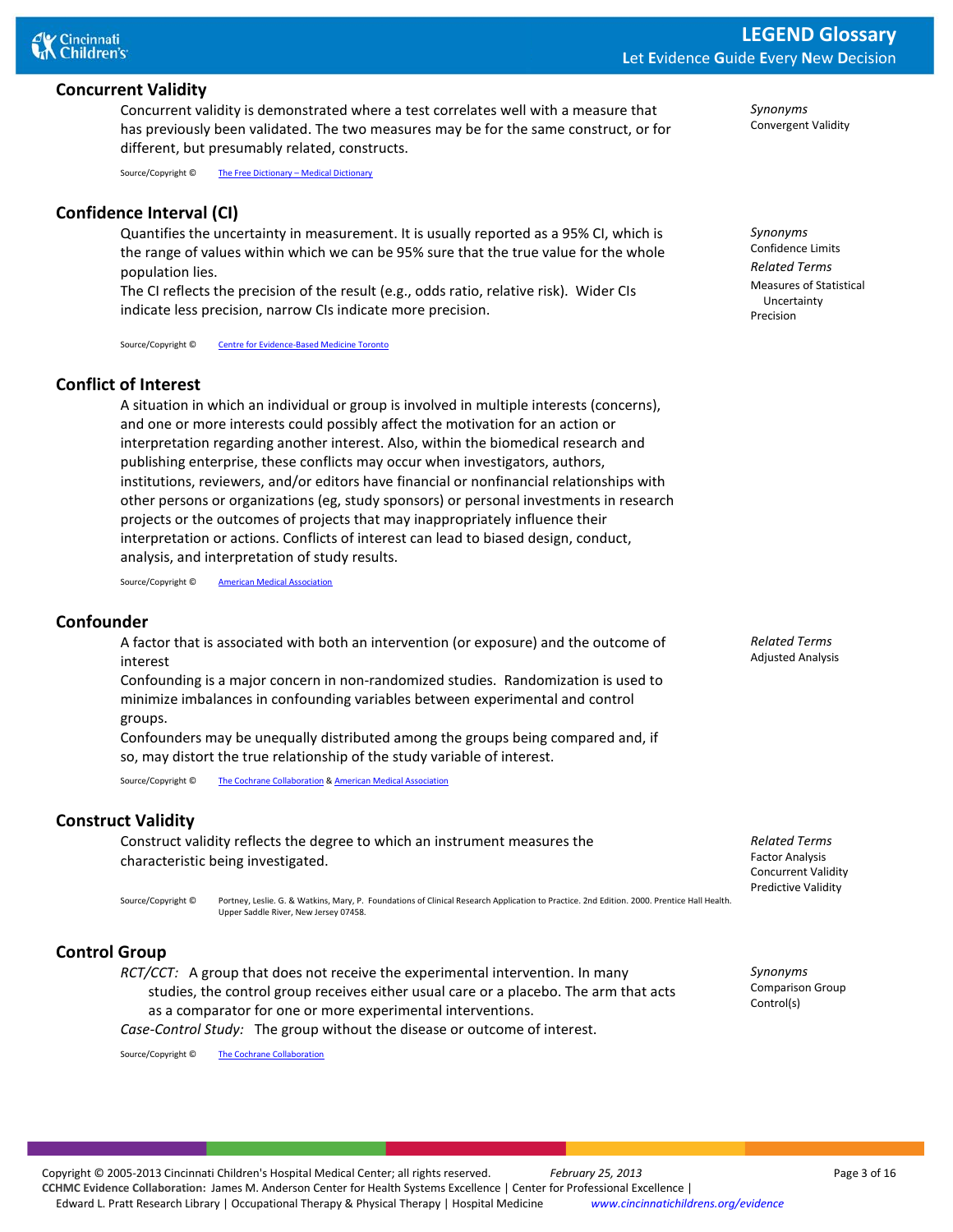### **Controlled Clinical Trial (CCT)**

In both RCT and CCT, the investigator assigns the intervention or exposure. However, in CCT, allocation to treatment and control groups is not fully randomized or is less rigorous (e.g., quasi-randomization, no randomization mentioned) and may introduce bias into the study.

Source/Copyright © [The Cochrane Collaboration](http://www.cochrane.org/glossary/5#term121)

### **Correlation**

The magnitude and direction (i.e., positive, negative) of the association between two different variables or phenomena

Source/Copyright © [American Medical Association](http://www.jamaevidence.com/glossary/C)

### **Continuous Quality Improvement (CQI)**

A system that seeks to improve the provision of services with an emphasis on future results. Like total quality management *(TQM)*, CQI uses a set of statistical tools to understand subsystems and uncover problems, but its emphasis is on maintaining quality in the future, not just controlling a process. Once a process that needs improvement is identified, a team of knowledgeable individuals is gathered to research and document each step of that process. Once specific expectations and the means to measure them have been established, implementation aims at preventing future failures and involves the setting of goals, education, and the measurement of results. If necessary, the plan may be revised on the basis of the results, so that the improvement is ongoing.

Source/Copyright © [The Free Dictionary –](http://medical-dictionary.thefreedictionary.com/Continuous+Quality+Improvement) Medical Dictionary

### **Credibility**

In qualitative research, a term used instead of validity to reflect whether the investigators engaged thoroughly and sensitively with the material and whether the investigators' interpretations are credible. Signs of credibility can be found not only in the procedural descriptions of methodology but also through an assessment of the coherence and depth of the findings reported.

Source/Copyright © [American Medical Association](http://www.jamaevidence.com/glossary/C)

### **Critical Appraisal**

The process of assessing and interpreting evidence by systematically considering its validity, results and relevance

Source/Copyright © [Bandolier](http://www.medicine.ox.ac.uk/bandolier/booth/glossary/Critapp.html)

### **Cronbach's Alpha (α)**

Cronbach's alpha is a measure of internal consistency *(i.e., how closely related a set of items on a measurement instrument are as a group)*.

Source/Copyright © [SPSS FAQ](http://www.ats.ucla.edu/stat/spss/faq/alpha.html)

### **Cross–Sectional Study**

The observation of a defined population at a single point in time or during a specific time interval. Exposure and outcome are determined simultaneously.

Source/Copyright © [American Medical Association](http://www.jamaevidence.com/glossary/C)

*Synonyms* Quasi-Experimental Study Pseudo-Experimental Study Clinical Trial

*Related Terms* Nonrandomized Controlled Trial

*Synonyms* Quality Improvement (QI) Process Improvement (PI)

*Related Terms* FADE Total Quality Management (TQM) Six Sigma PDSA (Plan, Do, Study, Act)

*Related Terms* Validity

*Synonyms* Appraisal Evidence Appraisal

*Related Terms* External Validity Internal Validity Validity Reference Population

*Related Terms* Economic Analysis

Copyright © 2005-2013 Cincinnati Children's Hospital Medical Center; all rights reserved. *February 25, 2013* Page 4 of 16 **CCHMC Evidence Collaboration:** James M. Anderson Center for Health Systems Excellence | Center for Professional Excellence | Edward L. Pratt Research Library | Occupational Therapy & Physical Therapy | Hospital Medicine *www.cincinnatichildrens.org/evidence*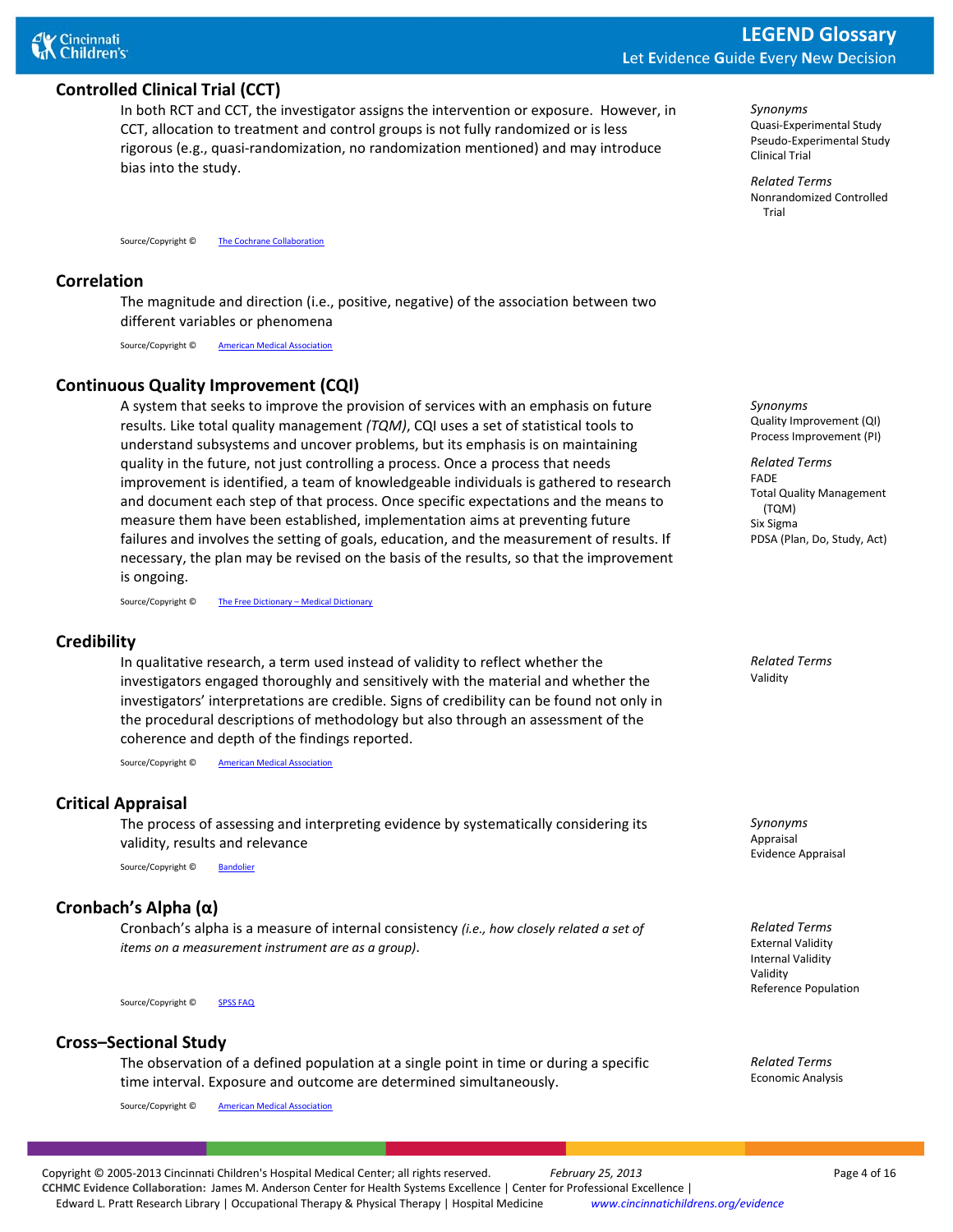### <span id="page-4-0"></span>**D**

### **Decision Analysis**

A systematic approach to decision making under conditions of uncertainty used to calculate the optimal strategy from among a series of all alternatives. A quantitative estimate of the relative merit of the alternative strategies.

Source/Copyright © [American Medical Association](http://www.jamaevidence.com/glossary/D) [& The Free Dictionary –](http://medical-dictionary.thefreedictionary.com/decision+analysis) Medical Dictionary

### **Demographic Characteristics**

Information describing characteristics of study participants *(e.g., gender, race/ethnicity, age, comorbidities, geographical location)*

Source/Copyright © Cincinnati Children's Hospital Medical Center

#### **Descriptive Study**

A study which describes the characteristics or existing distribution of variables or certain phenomena without attempting to establish causality

Source/Copyright © Melnyck, B. M. & Fineout-Overholt, E. (2011). Evidence-based practice in nursing and healthcare: A guide to best practice (5th ed.). Philadelphia, PA: Wolters Kluwer Health/Lippincot Williams & Wilkins.

### **Discounting**

Makes current costs and benefits worth more than those occurring in the future. An opportunity cost to spending money now and a desire to enjoy benefits now exists versus the future (e.g., if money is invested wisely now, it will be worth more in a year).

Source/Copyright © Cincinnati Children's Hospital Medical Center

### **Domain of Inquiry**

A general category of qualitative study and its boundaries. An area of study with similar intents, functions and meanings.

Source/Copyright © Cincinnati Children's Hospital Medical Center

#### **Dose–Response Relationship**

A relationship in which change in amount, intensity, or duration of exposure is associated with a change, either an increase or decrease, in a specified outcome.

Source/Copyright © Cincinnati Children's Hospital Medical Center

# <span id="page-4-1"></span>**E**

#### **Economic Analysis**

A set of formal, quantitative methods used to compare two or more treatments, programs, or strategies with respect to their resource use and their expected outcomes

Edward L. Pratt Research Library | Occupational Therapy & Physical Therapy | Hospital Medicine *www.cincinnatichildrens.org/evidence*

Source/Copyright © [American Medical Association](http://www.jamaevidence.com/glossary/E)

Copyright © 2005-2013 Cincinnati Children's Hospital Medical Center; all rights reserved. *February 25, 2013* Page 5 of 16 **CCHMC Evidence Collaboration:** James M. Anderson Center for Health Systems Excellence | Center for Professional Excellence |

*Related Terms* Economic Analysis

*Synonyms* Demographic Data Descriptive Data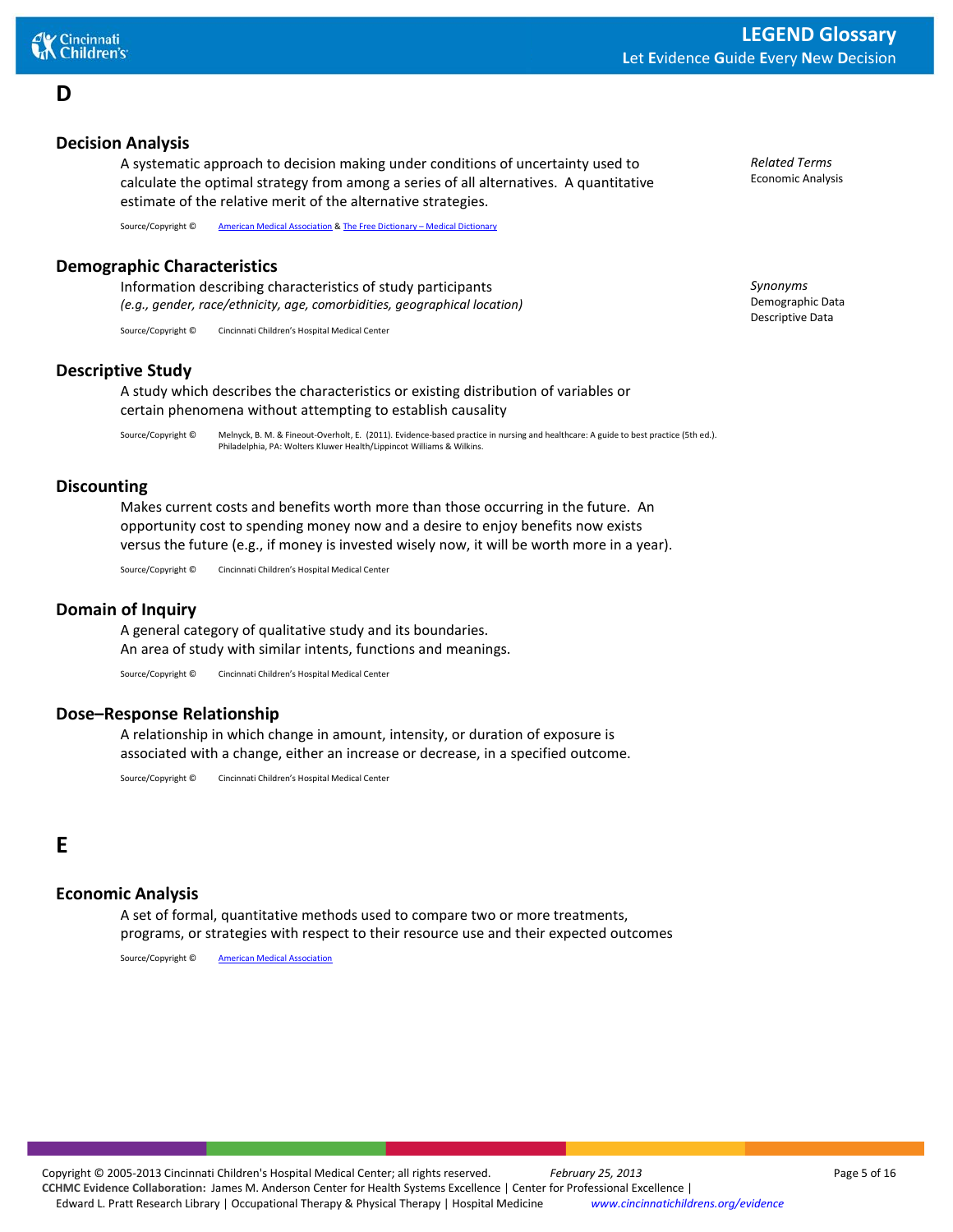

### **Effect Size**

The difference in outcomes between the intervention and control groups divided by some measure of variability, typically the standard deviation.

*Synonyms* Treatment Effect Measure of Diagnostic Accuracy

#### *Related Terms*

Odds Ratio Absolute Risk Reduction Relative Risk Relative Risk Reduction Number Needed to Treat Sensitivity Specificity Likelihood Ratio

Source/Copyright © [American Medical Association](http://www.jamaevidence.com/glossary/E)

#### **Ethnography**

Qualitative Research: an approach to inquiry that focuses on the culture or subculture of a group of people to try to understand the world view of those under study

Source/Copyright © [American Medical Association](http://www.jamaevidence.com/glossary/E)

### **Exclusion Criteria**

The characteristics that render potential subjects ineligible to participate in a particular study or that render studies ineligible for inclusion in a systematic review.

Source/Copyright © [American Medical Association](http://www.jamaevidence.com/glossary/E)

#### **Exposure**

A condition to which subjects are exposed (either a potentially harmful or a potentially beneficial one) that may have an impact on their health

Source/Copyright © [American Medical Association](http://www.jamaevidence.com/glossary/E)

# <span id="page-5-0"></span>**F**

#### **Face Validity**

The extent to which a measurement instrument appears to measure what it is intended to measure

Source/Copyright © [American Medical Association](http://www.jamaevidence.com/glossary/F)

### **Factor Analysis**

A set of statistical methods for analyzing the correlations among several variables in order to estimate the number of fundamental dimensions that underlie the observed data and to describe and measure those dimensions. Used frequently in the development of scoring systems for rating scales and questionnaires.

Source/Copyright © International Epidemiological Association, Inc.: Porta, M., Greenland, S., & Last, J. M. (Eds.). (2008). A dictionary of epidemiology (5th ed.). New York, NY: Oxford. (Page 90)

#### **FADE**

A quality improvement model developed by Organizational Dynamics Institute *(Wakefield, MA)* Four basic steps of the model include Focus, Analyze, Develop, and Execute (FADE).

Source/Copyright © [Organization Dynamics Institute, Wakefield, MA](http://orgdynamics.com/index.html)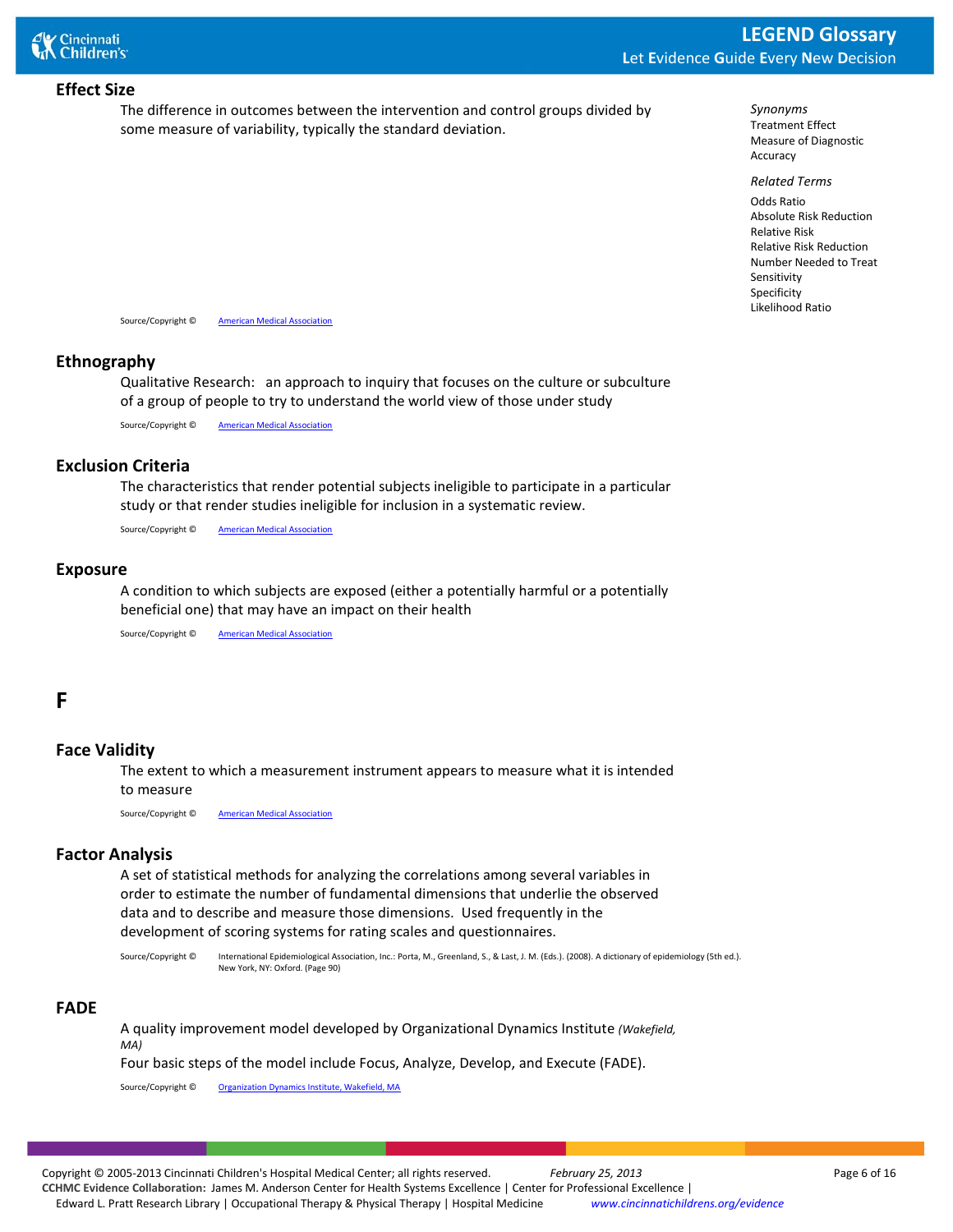### **Failure Mode and Effects Analysis (FMEA)**

A failure modes and effects analysis (FMEA) is a procedure in product development and operations management for analysis of potential failure modes within a system for classification by the severity and likelihood of the failures. *Failure modes* are any errors or defects in a process, design, or item, especially those that affect the customer, and can be potential or actual. *Effects analysis* refers to studying the consequences of those failures.

Source/Copyright © [The Free Dictionary –](http://encyclopedia.thefreedictionary.com/Failure+mode+and+effects+analysis) Medical Diction

#### **Field Notes**

Self-designed observational protocols for recording notes about field observations

Source/Copyright © Cincinnati Children's Hospital Medical Center

### **Floor Effects**

Participant scores that cluster toward the low end of a measure, due to limitations in the design of the instrument not the phenomenon being observed

Source/Copyright © Cincinnati Children's Hospital Medical Center

#### **Follow–Up (complete)**

The observation over a period of time of study/trial participants to measure outcomes under investigation

Source/Copyright © [The Cochrane Collaboration](http://www.cochrane.org/glossary/5#letterf)

#### **Focus Group**

A small group selected from a wider population and sampled, as by open discussion, for its members' opinions about or emotional response to a particular subject or area.

Source/Copyright © [The Free Dictionary –](http://medical-dictionary.thefreedictionary.com/Focus+group) Medical Dictionary

# <span id="page-6-0"></span>**G**

### **Grounded Theory**

The discovery of theory from data systematically obtained from social research

Source/Copyright © [The Free Dictionary –](http://encyclopedia.thefreedictionary.com/grounded+theory) Medical Dictionary & Glaser, B. G. & Strauss, A. L. (2010). The Discovery of Grounded Theory: Strategies for Qualitative Research. Aldine Transaction: Picataway, New Jersey (page 2).

### <span id="page-6-1"></span>**H**

#### **Heterogeneous**

A quality of being dissimilar in kind A state of having different characteristics and qualities

Source/Copyright © [The Free Dictionary –](http://medical-dictionary.thefreedictionary.com/heterogeneous) Medical Dictionary

#### **Homogeneous**

Of the same or similar in kind *Related Terms*

Source/Copyright © [The Free Dictionary –](http://medical-dictionary.thefreedictionary.com/homogeneous) Medical Dictionary

*Related Terms* Homogeneity

Heterogeneity

Copyright © 2005-2013 Cincinnati Children's Hospital Medical Center; all rights reserved. *February 25, 2013* Page 7 of 16 **CCHMC Evidence Collaboration:** James M. Anderson Center for Health Systems Excellence | Center for Professional Excellence | Edward L. Pratt Research Library | Occupational Therapy & Physical Therapy | Hospital Medicine *www.cincinnatichildrens.org/evidence*

*Related Terms* Ceiling Effects

*Related Terms* Ceiling Effects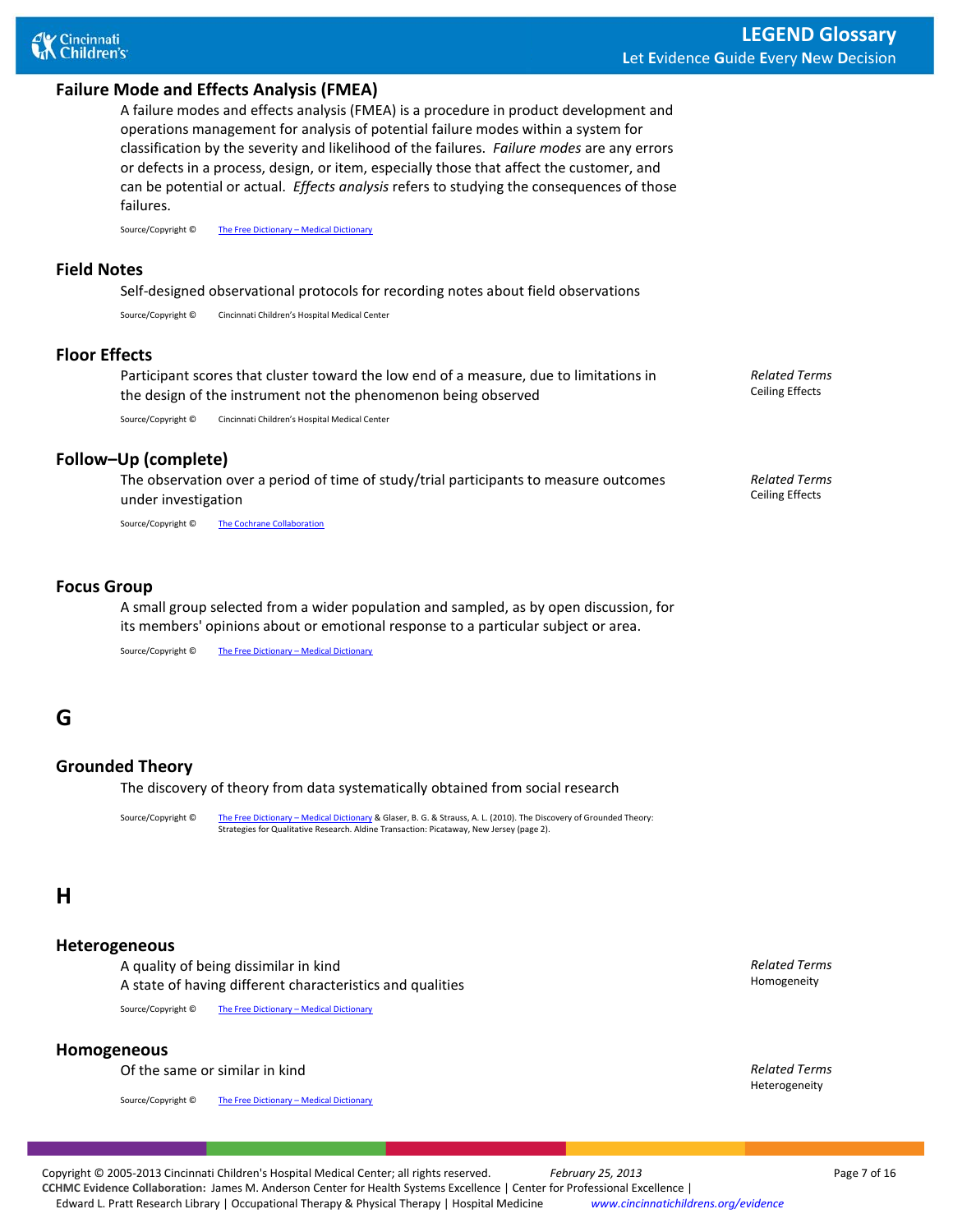*Related Terms* Selection Criteria

# <span id="page-7-0"></span>**I**

### **Incidence**

The rate at which a certain event occurs, as the number of new cases of a specific disease occurring during a certain period in a population at risk

Source/Copyright © [The Free Dictionary –](http://medical-dictionary.thefreedictionary.com/incidence) Medical Dictionary

### **Inclusion Criteria**

A set of conditions that a person must meet in order to be eligible to participate in a research study

Source/Copyright © [The Free Dictionary –](http://encyclopedia.thefreedictionary.com/Inclusion+criteria) Medical Dictionary

### **Incremental Analysis**

Additional costs that one service or intervention imposes over another compared with the additional benefits it delivers

Source/Copyright © Cincinnati Children's Hospital Medical Center

### **Intention to Treat Analysis**

A strategy for analysing data from a randomised controlled trial. All participants are included in the arm to which they were allocated, whether or not they received (or completed) the intervention given to that arm. Intention-to-treat analysis prevents bias caused by the loss of participants, which may disrupt the baseline equivalence established by randomisation and which may reflect non-adherence to the protocol.

Source/Copyright © [The Cochrane Collaboration](http://www.cochrane.org/glossary/) [& Bandolier](http://www.medicine.ox.ac.uk/bandolier/booth/glossary/ITT.html)

#### **Inter–Rater Reliability**

The extent of agreement among raters on repeated ratings over time There are a number of statistics which can be used to determine inter-rater reliability. Different statistics are appropriate for different types of measurement. Some options are joint-probability of agreement, Cohen's kappa and the related Fleiss' kappa, interrater correlation, concordance correlation coefficient and intra-class correlation.

Source/Copyright © [The Free Dictionary –](http://encyclopedia.thefreedictionary.com/Inter-rater+reliability) Medical Dictionary

#### **Intra–Rater Reliability**

The degree of stability exhibited when a measurement is repeated under identical conditions by the same rater. Reliability refers to the degree to which the results obtained by a measurement procedure can be replicated. Lack of intra-rater reliability may arise from divergences between instruments of measurement, or instability of the attribute being measured.

Source/Copyright © [The Cochrane Collaboration](http://www.cochrane.org/glossary/5#term272)

# <span id="page-7-1"></span>**K**

### **Key Driver Analysis**

Key driver analysis quantifies the relative influence of each causal variable onto perceived overall performance of a brand.

A correlational or regression analysis of survey variables which are expected to drive customer behavior in either a positive or negative direction.

Source/Copyright ©

*Synonyms* Inter-Rater Agreement Concordance

Copyright © 2005-2013 Cincinnati Children's Hospital Medical Center; all rights reserved. *February 25, 2013* Page 8 of 16 **CCHMC Evidence Collaboration:** James M. Anderson Center for Health Systems Excellence | Center for Professional Excellence | Edward L. Pratt Research Library | Occupational Therapy & Physical Therapy | Hospital Medicine *www.cincinnatichildrens.org/evidence*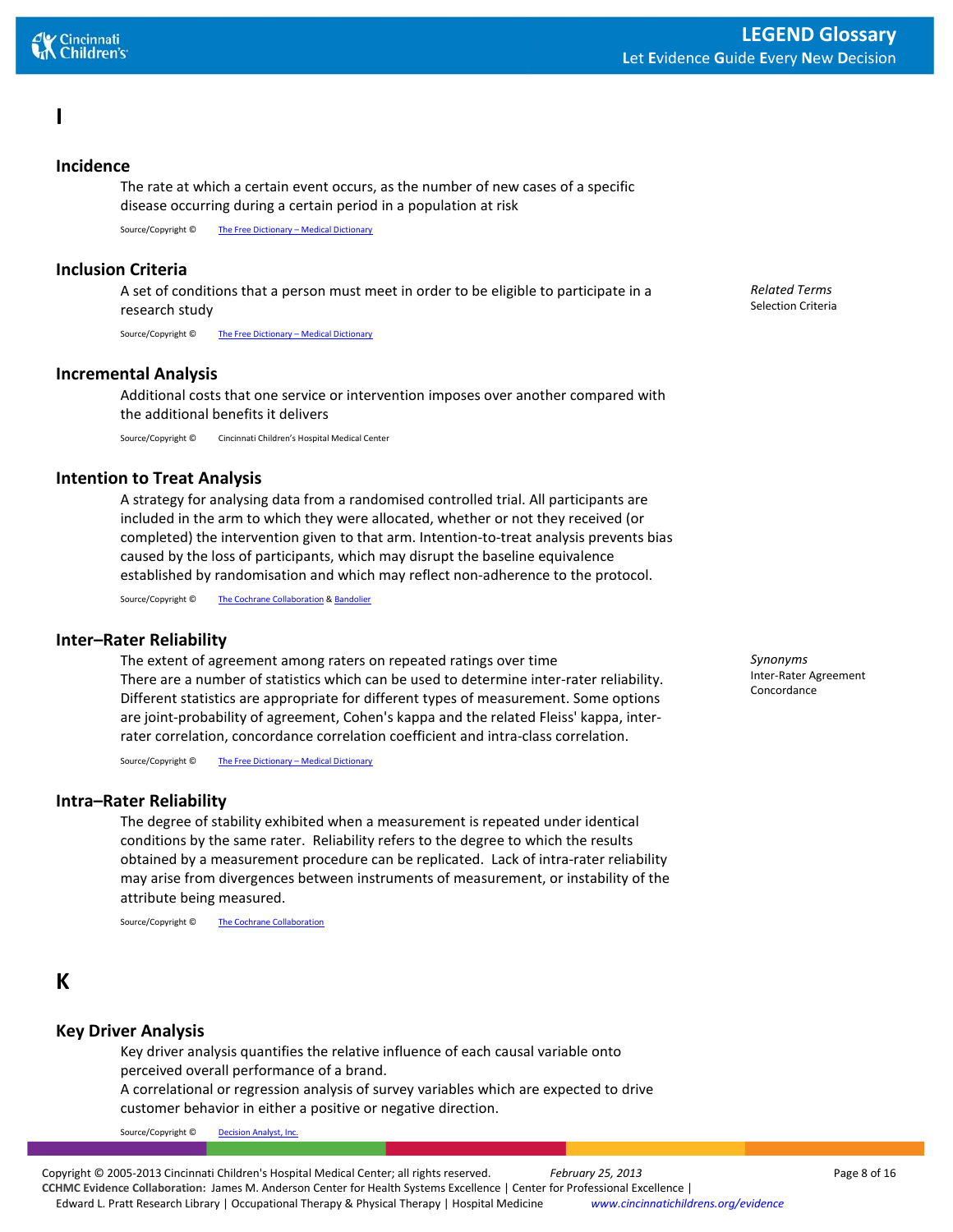# <span id="page-8-0"></span>**L**

### **Likelihood Ratio**

The likelihood that a given test result would be expected in a patient with the target disorder compared to the likelihood that that same result would be expected in a patient without the target disorder

Source/Copyright © [Center for Evidence-Based Medicine, Oxford University](http://www.cebm.net/index.aspx?o=1043)

### **Longitudinal Study**

A study of the same group of participants, processes, or systems at more than one point in time

(This type of study contrasts with a cross-sectional study, which observes a defined set of people at a single point in time.)

Source/Copyright © [Bandolier](http://www.medicine.ox.ac.uk/bandolier/booth/glossary/longit.html)

# <span id="page-8-1"></span>**M**

### **Measures of Statistical Uncertainty**

An estimate of the error in a measurement, often stated as a range of values that contain the true value within a certain confidence level, or the uncertainty of the result of a measurement expressed as a standard deviation

Source/Copyright © [University of North Carolina](http://www.physics.unc.edu/~deardorf/uncertainty/definitions.html)

### **Meta–Analysis**

Performing statistical analyses to integrate and synthesize findings from completed studies and report a single pooled or summary estimate

Source/Copyright © Burns, N. & Groves, S. K. (2011). Understanding nursing research (5th ed.). Maryland Heights, MO: Elsevier Saunders.

### **Meta–Synthesis**

Synthesis of qualitative research involving the critical analysis of primary qualitative studies and synthesis of findings into a new theory or framework for the topic of interest

Source/Copyright © Burns, N. & Groves, S. K. (2011). Understanding nursing research (5th ed.). Maryland Heights, MO: Elsevier Saunders.

### **Mixed Methods Study**

Mixed methods research is a research design with philosophical assumptions as well as methods of inquiry. As a methodology, it involves philosophical assumptions that guide the direction of the collection and analysis of data and the mixture of qualitative and quantitative approaches in many phases in the research process. As a method, it focuses on collecting, analyzing, and mixing both quantitative and qualitative data in a single study or series of studies. Its central premise is that the use of quantitative and qualitative approaches in combination provides a better understanding of research problems than either approach alone.

Source/Copyright © [Creswell, Sage](http://www.sagepub.com/upm-data/10981_Chapter_1.pdf)

*Related Terms* Effect Size

*Synonyms* Before-After Time Series

*Related Terms* Cross-Sectional Study

*Synonyms* Precision Measurement Error Error Analysis

*Related Terms* Confidence Interval Standard Deviation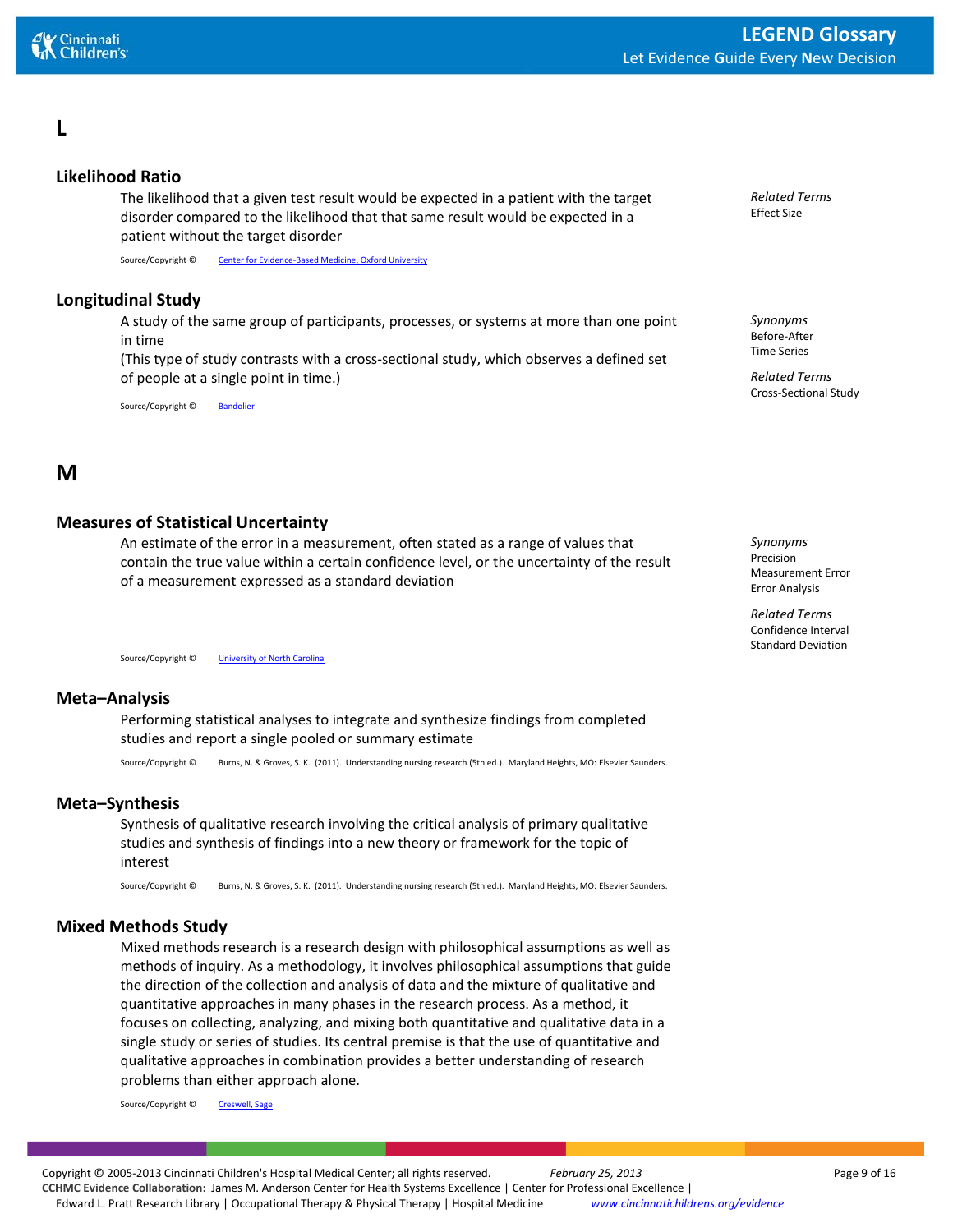# <span id="page-9-0"></span>**N**

### **Narrative**

A qualitative study design that refers to distinct styles of generating, interpreting, and representing data as stories which provide insights into life experiences. It uses data collection methods whereby participants are asked to imagine or picture an event or sequence of events as a method of describing an experience.

Source/Copyright © Cincinnati Children's Hospital Medical Center

### **Nonrandomized Controlled Trial**

A clinical trial in which the participants are not assigned by chance to different treatment groups. Participants may choose which group they want to be in, or they may be assigned to the groups by the researchers.

Source/Copyright © [NIH National Cancer Institute](http://www.cancer.gov/dictionary?cdrid=44160)

### **Number Needed to Treat (NNT)**

The number of people who would need to receive the experimental therapy to prevent one bad outcome or cause one additional good outcome.

Source/Copyright © [Center for Evidence-Based Medicine](http://www.cebm.net/index.aspx?o=1044) & Melnyck, B. M. & Fineout-Overholt, E. (2011). Evidence-based practice in nursing and healthcare: A guide to best practice (5th ed.). Philadelphia, PA: Wolters Kluwer Health/Lippincot Williams & Wilkins.

# <span id="page-9-1"></span>**O**

### **Odds Ratio (OR)**

A measure of the odds of an event happening in one group compared to the odds of the same event happening in another group

Source/Copyright © [NIH National Cancer Institute](http://www.cancer.gov/dictionary?cdrid=618610)

### **Outcome**

The variable*(s)* that the intervention is thought to change or influence *(i.e. parameter, behavior or attitude)*

Source/Copyright © Cincinnati Children's Hospital Medical Center

# <span id="page-9-2"></span>**P**

### **Pareto Analysis**

Pareto Analysis is a simple technique for prioritizing possible changes by identifying the problems that will be resolved by making these changes. By using this approach, you can prioritize the individual changes that will most improve the situation. Pareto Analysis uses the Pareto Principle – also known as the "80/20 Rule" – which is the idea that 20% of causes generate 80% of results. With this tool, we're trying to find the 20% of work that will generate 80% of the results that doing all of the work would deliver.

Source/Copyright © [Mind Tools](http://www.mindtools.com/pages/article/newTED_01.htm)

*Related Terms* Effect Size

*Related Terms* Controlled Clinical Trial

*Related Terms*

*Synonyms* Patient Outcome Dependent Variable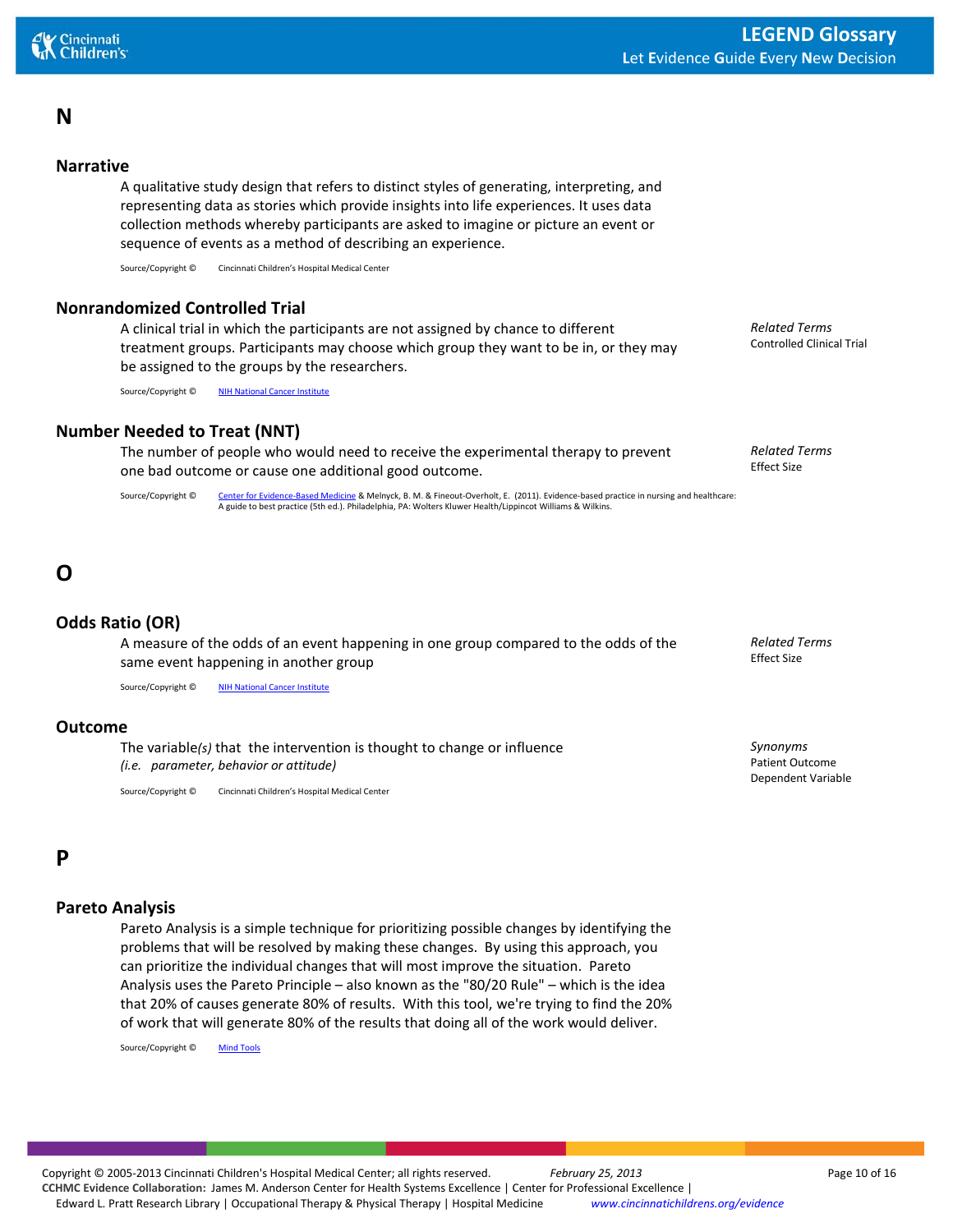#### **PDSA**

The PDSA cycle is shorthand for testing a change by developing a plan to test the change (Plan), carrying out the test (Do), observing and learning from the consequences (Study), and determining what modifications should be made to the test (Act).

*Synonyms* Small Test of Change

Source/Copyright © [Institute for Healthcare Improvement](http://www.ihi.org/knowledge/Pages/Tools/PlanDoStudyActWorksheet.aspx)

#### **p–Value**

The probability that the null hypothesis is true. If a researcher finds the probability that the null hypothesis is less than 5 in 100, this is expressed as  $p < 0.05$ .

Source/Copyright © Pyrczak, F. (2006). Making sense of statistics: A conceptual overview (4th ed.). Glendale, CA: Pyrczak Publishing.

### **Phenomenology**

In qualitative research, an approach to inquiry that emphasizes the complexity of human experience and the need to understand the experience holistically as it is actually lived.

A philosophy and a group of research methods congruent with the philosophy

Source/Copyright © [American Medical Association](http://www.jamaevidence.com/glossary/P) & Burns, N. & Groves, S. K. (2011). Understanding nursing research (5th ed.). Maryland Heights, MO: Elsevier Saunders.

### **Power Analysis**

Procedure used for determining the sample size needed for a study

Source/Copyright © Cincinnati Children's Hospital Medical Center

### **Precision**

Accuracy with which the population parameters have been estimated within a study Also used to describe the degree of consistency or reproducibility of measurements with physiologic instruments

Source/Copyright © Burns, N. & Groves, S. K. (2011). Understanding nursing research (5th ed.). Maryland Heights, MO: Elsevier Saunders.

### **Predictive Validity**

An aspect of criterion validity.

The measurement's validity is expressed in terms of its ability to predict the criterion. An example is an academic aptitude test that is validated against subsequent academic performance.

Source/Copyright © International Epidemiological Association, Inc.: Porta, M., Greenland, S., & Last, J. M. (Eds.). (2008). A dictionary of epidemiology (5th ed.). New York, NY: Oxford. (Page 252)

#### **Prevalence**

The proportion of a population having a particular condition or characteristic: e.g. the percentage of people in a city with a particular disease, or who smoke.

Source/Copyright © [The Cochrane Collaboration](http://www.cochrane.org/glossary/)

### **Prognostic Factors**

Demographic, disease-specific, or co-morbid characteristics associated strongly enough with a condition's outcomes to predict accurately the eventual development of those outcomes

Any factor (e.g., patient age, family history, lifestyle, stage of presentation) that is weighed in determining a prognosis

Source/Copyright © The Free Dictionary - Medical Dictionary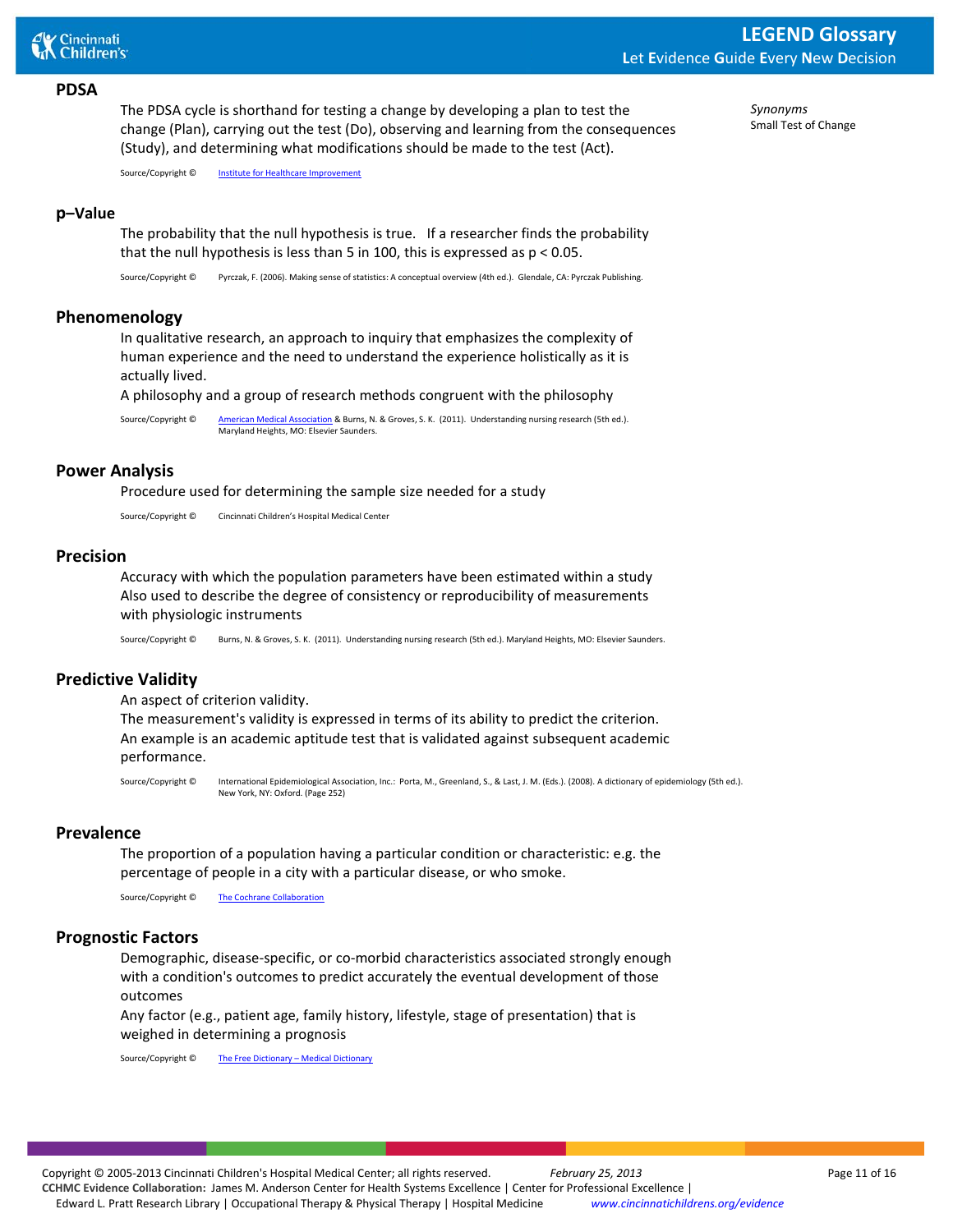

### **Prospective Study**

A study in which people are identified according to current risk status or exposure, and followed forwards through time to observe outcome.

Source/Copyright © [The Cochrane Collaboration](http://www.cochrane.org/glossary/5#letterp)

#### **Psychometric Study**

Evaluates the psychometric properties of a test instrument. The word "psychometric" is used to describe any type of test which provides a reliable and valid measure of human traits such as aptitude, interest, and personality.

Source/Copyright © [Assessment Day](http://www.assessmentday.co.uk/verbal-reasoning-blog/psychometric-tests-2/psychometric-study-and-testing.html)

### **Purposeful Sampling**

In qualitative research, a sample which is intentionally selected according to the needs of the study. There are many variations (i.e., extreme or deviant case sampling, intensity sampling, maximum variation sampling, typical case sampling, snowball or chain sampling, theory-based sampling) and all may be seen as purposeful sampling.

Source/Copyright © Coyne, I.T. (1997). Sampling in qualitative research. Purposeful and theoretical sampling; merging or clear boundaries? Journal of Advanced Nursing, 26: 623-630.

*Related Terms* Theoretical Sampling

<span id="page-11-0"></span>**Q**

### **Qualitative Research**

Qualitative research focuses on social and interpreted, rather than quantifiable, phenomena and aims to discover, interpret, and describe rather than to test and evaluate. Qualitative research makes inductive, descriptive inferences to theory concerning social experiences or settings, whereas quantitative research makes causal or correlational inferences to populations.

Source/Copyright © [American Medical Association](http://www.jamaevidence.com/glossary/Q)

### **Quantitative Research**

The investigation of phenomena that lend themselves to test well-specified hypotheses through precise measurement and quantification of predetermined variables which yield numbers suitable for statistical analysis.

Source/Copyright © [American Medical Association](http://www.jamaevidence.com/glossary/Q)

<span id="page-11-1"></span>**R**

### **Randomization**

The random allocation of subjects of a clinical trial to the intervention and control groups using mechanisms, such as a random number table or a computer-generated random number list

Source/Copyright © [HTA Glossary \(Health Technology Assessment\)](http://htaglossary.net/tiki-index.php?page=validity)

*Synonyms* Qualitative Study

*Synonyms* Quantitative Study

*Synonyms* Random Assignment

*Related Terms* Random Allocation Blinding

Copyright © 2005-2013 Cincinnati Children's Hospital Medical Center; all rights reserved. *February 25, 2013* Page 12 of 16 **CCHMC Evidence Collaboration:** James M. Anderson Center for Health Systems Excellence | Center for Professional Excellence | Edward L. Pratt Research Library | Occupational Therapy & Physical Therapy | Hospital Medicine *www.cincinnatichildrens.org/evidence*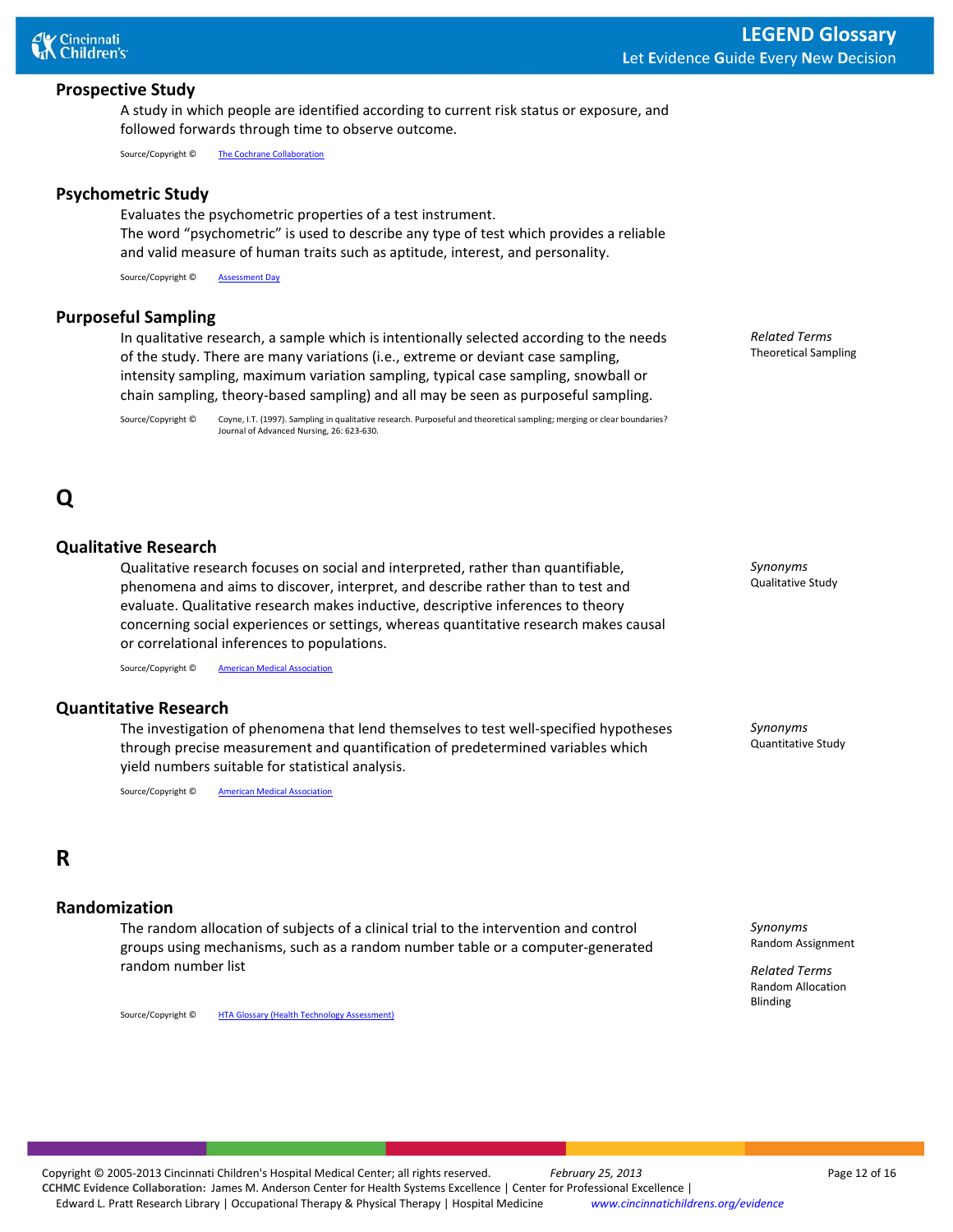### **Randomized Controlled Trial (RCT)**

An experiment in which two or more interventions, possibly including a control intervention or no intervention, are compared by being randomly allocated to participants. In most trials, one intervention is assigned to each individual but sometimes assignment is to defined groups of individuals (e.g., in a household) or interventions are assigned within individuals (e.g., in different orders or to different parts of the body).

Source/Copyright © [The Cochrane Collaboration](http://www.cochrane.org/glossary/5#term371)

### **Reference Standard**

Any standardised clinical assessment, method, procedure, intervention or measurement of known validity and reliability which is generally taken to be the best available, against which new tests or results and protocols are compared.

Source/Copyright © [The Free Dictionary –](http://medical-dictionary.thefreedictionary.com/Reference+Standard) Medical Dictionary

### **Relative Risk (RR)**

The ratio (quotient) of the risk that an event will occur among the subjects exposed to a given factor and the risk that this event will occur among the subjects not exposed to this factor.

*Note:* A relative risk (RR) of 1 indicates that the risk is equal in the groups compared; an RR>1 indicates that the factor increases the risk; and an RR<1 indicates that the factor decreases the risk.

Source/Copyright © [HTA Glossary \(Health Technology Assessment\)](http://htaglossary.net/tiki-index.php?page=validity)

### **Relative Risk Reduction (RRR)**

The proportional reduction in risk in one treatment group compared to another. It is one minus the risk ratio. If the risk ratio is 0.25, then the relative risk reduction is 1- 0.25=0.75, or 75%.

Source/Copyright © [The Cochrane Collaboration](http://www.cochrane.org/glossary/5#term394)

#### **Reliability**

The degree to which results obtained by a measurement procedure can be replicated. Lack of reliability can arise from divergences between observers or measurement instruments, measurement error, or instability in the attribute being measured.

Source/Copyright © [The Cochrane Collaboration](http://www.cochrane.org/glossary/5#term394)

### **Retrospective Study**

A study in which the outcomes have occurred to the participants before the study commenced. *Note:* This type of study is more subject to bias than are prospective studies. Case-control studies are always retrospective, cohort studies sometimes are, and randomized controlled trials never are.

Source/Copyright © [The Cochrane Collaboration](http://www.cochrane.org/glossary/5#term394) [& HTA Glossary \(Health Technology Assessment\)](http://htaglossary.net/tiki-index.php?page=validity)

#### **Risk Factor**

An aspect of a person's condition, lifestyle or environment that affects the probability of an outcome *(e.g., disease, variable of interest)*.

<span id="page-12-0"></span>Source/Copyright © Cincinnati Children's Hospital Medical Center

*Synonyms* Gold Standard

*Synonyms* Risk Ratio

*Related Terms* Effect Size

*Related Terms* Effect Size

*Related Terms* Validity

*Related Terms* Prospective Study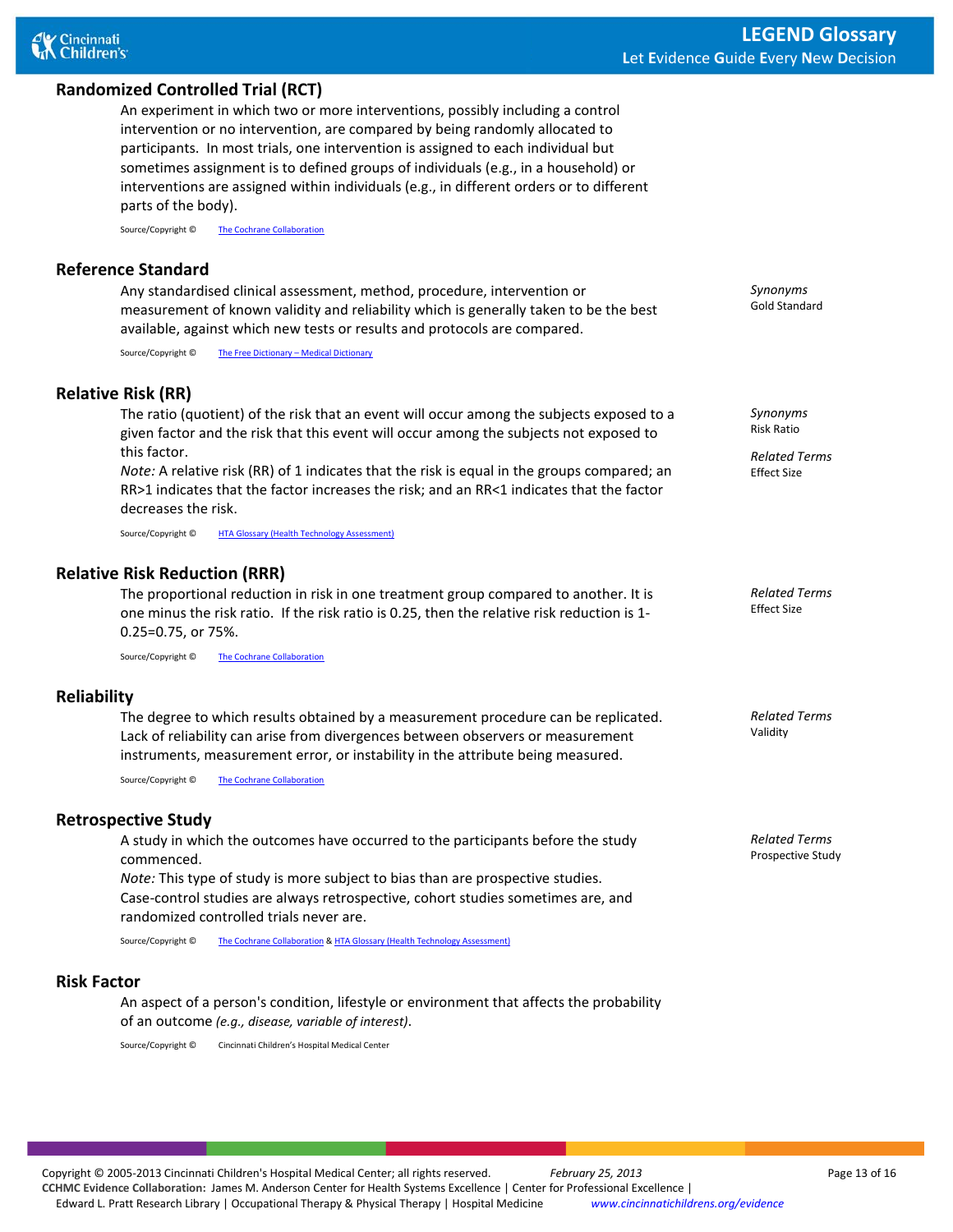# **S**

### **Sample**

A selected subset of a population

Source/Copyright © International Epidemiological Association, Inc.: Porta, M., Greenland, S., & Last, J. M. (Eds.). (2008). A dictionary of epidemiology (5th ed.). New York, NY: Oxford. (Page 221)

### **Saturation**

Repetition of data obtained during the course of a qualitative study. Signifies completion of data collection on a particular culture or phenomenon. This evaluation criterion for a qualitative study asks the question: Was the data collected until there was no new information coming forth?

Source/Copyright © Cincinnati Children's Hospital Medical Center

### **Sensitivity**

A measure of a screening/diagnostic test's ability to correctly detect people with the disease. It is the proportion of diseased cases that are correctly identified by the test. It is calculated as follows:

Sensitivity = Number with disease who have a positive test / Number with disease

Source/Copyright © [The Cochrane Collaboration](http://www.cochrane.org/glossary/5#letters)

### **Six Sigma**

Six Sigma is a business management strategy to improve the quality of process outputs by identifying and removing the causes of defects (errors) and minimizing variability in manufacturing and business processes. It uses a set of quality management methods, including statistical methods, and creates a special infrastructure of people within the organization. Each Six Sigma project carried out within an organization follows a defined sequence of steps and has quantified financial targets (cost reduction or profit increase).

Source/Copyright © [The Free Dictionary](http://encyclopedia.thefreedictionary.com/six+sigma)

### **SMART**

Specific, Measurable, Achievable, Realistic, Timely

Source/Copyright © [The Free Dictionary](http://acronyms.thefreedictionary.com/SMART)

### **Specificity**

A characteristic of the performance of a diagnostic test, defined as the proportion of persons with a negative test result among persons who do not have the disease. It is calculated as follows: True Negatives ÷ (True Negatives + False Positives).

Source/Copyright © [HTA Glossary \(Health Technology Assessment\)](http://htaglossary.net/tiki-index.php?page=validity)

### **Standard Deviation**

A measure of the distribution of scores around the average (mean). In a normal distribution, two standard deviations above and below the mean includes about 95% of all samples.

Source/Copyright © [The Free Dictionary –](http://www.thefreedictionary.com/standard+deviation) Medical Dictionary: The American Heritage® Dictionary of the English Language, Fourth Edition copyright ©2000 by Houghton Mifflin Company. Updated in 2009. Published by Houghton Mifflin Company. All rights reserved.

*Synonyms* True Positive Rate

*Related Terms* Specificity Precision

*Related Terms* Accuracy ROC Curve Sensitivity Effect Size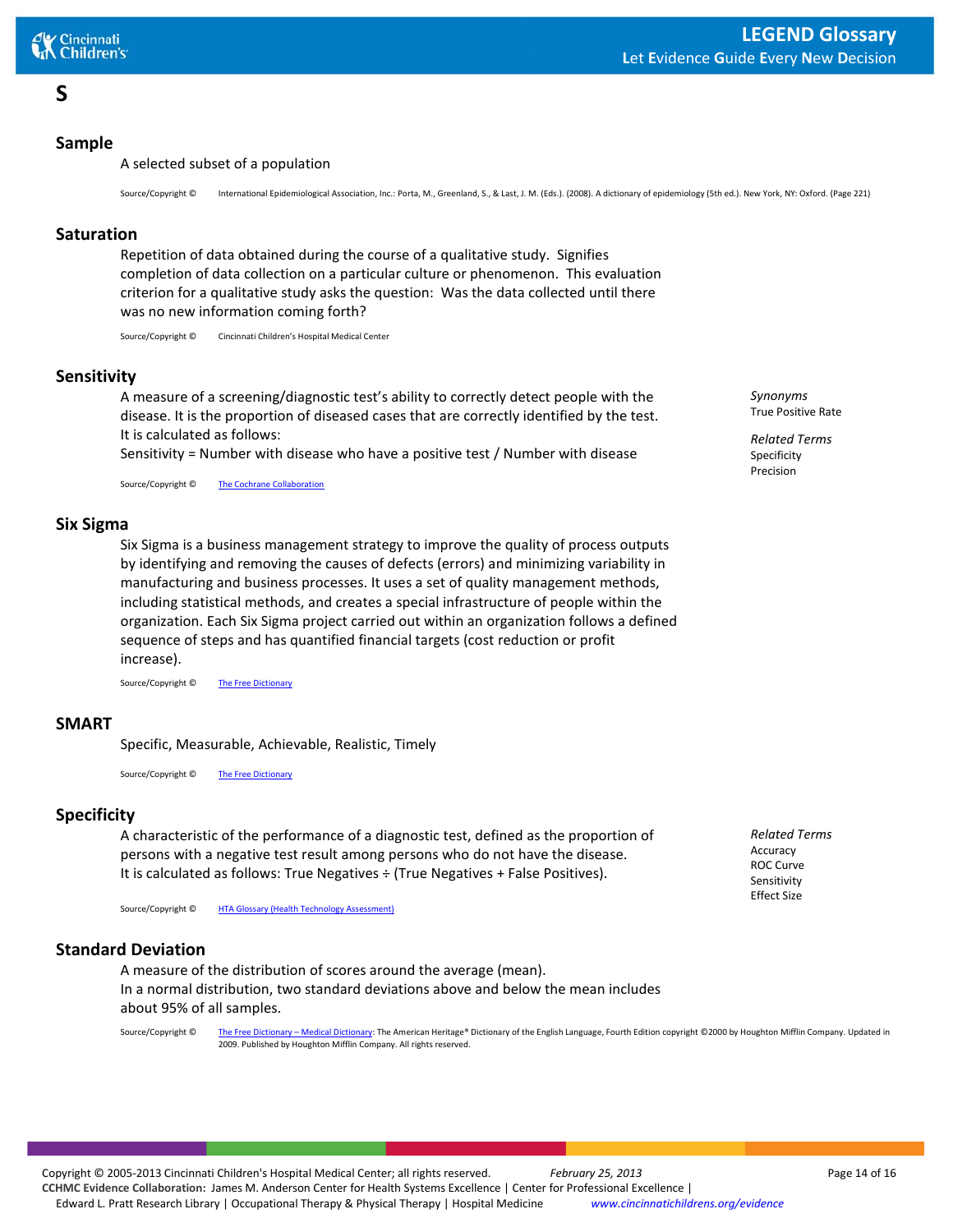*Related Terms* p-value

### **Statistically Significant**

A result that is unlikely to have happened by chance. The usual threshold for this judgment is that the results, or more extreme results, would occur by chance with a probability of less than 0.05 if the null hypothesis was true. Statistical tests produce a p-value used to assess this.

Source/Copyright © [The Cochrane Collaboration](http://www.cochrane.org/glossary/5#letters)

### **Subgroup**

An analysis in which the intervention effect is evaluated in a defined subset of the participants in a trial, or in complementary subsets, such as by sex or in age categories. Trial sizes are generally too small for sub-group analyses to have adequate statistical power. Comparison of sub-groups should be by test of interaction rather than by comparison of p-values. Sub-group analyses are also subject to the multiple comparisons problem.

Source/Copyright © [The Cochrane Collaboration](http://www.cochrane.org/glossary/5#letters)

### **Survival Curve**

A curve that starts at 100% of the study population and shows the percentage of the population still surviving (or free of disease or some other outcome) at successive times for as long as information is available.

Source/Copyright © [American Medical Association](http://www.jamaevidence.com/glossary/S)

#### **Systematic Review**

A review of a clearly formulated question that uses systematic and explicit methods to identify, select, and critically appraise relevant research, and to collect and analyse data from the studies that are included in the review. Statistical methods (meta-analysis) may or may not be used to analyse and summarise the results of the included studies.

Source/Copyright © [The Cochrane Collaboration](http://www.cochrane.org/glossary/5#letters)

# <span id="page-14-0"></span>**T**

### **Test–Retest Reliability**

Test-retest is a statistical method used to determine a test's reliability. The test is performed at least twice. In the case of a questionnaire, this would mean giving a group of participants the same questionnaire on two different occasions. If the correlation between separate administrations of the test is high, then it has good testretest reliability.

Source/Copyright © [The Free Dictionary –](http://encyclopedia.thefreedictionary.com/Test-retest+reliability) Encyclopedia

#### **Theme**

Used to describe a structural meaning unit of data that is essential in presenting qualitative findings.

Source/Copyright © Cincinnati Children's Hospital Medical Center

#### **Theoretical Framework**

The basis upon which a study is guided; its purpose is to provide a context for selecting the study's variables, including how they relate to one another as well as to guide the development of an intervention in experimental studies.

Source/Copyright © Cincinnati Children's Hospital Medical Center

Copyright © 2005-2013 Cincinnati Children's Hospital Medical Center; all rights reserved. *February 25, 2013* Page 15 of 16 **CCHMC Evidence Collaboration:** James M. Anderson Center for Health Systems Excellence | Center for Professional Excellence | Edward L. Pratt Research Library | Occupational Therapy & Physical Therapy | Hospital Medicine *www.cincinnatichildrens.org/evidence*

*Related Terms* Interaction Multiple Comparisons Stratification

*Synonyms* Overview

*Synonyms* Correlation Coefficient